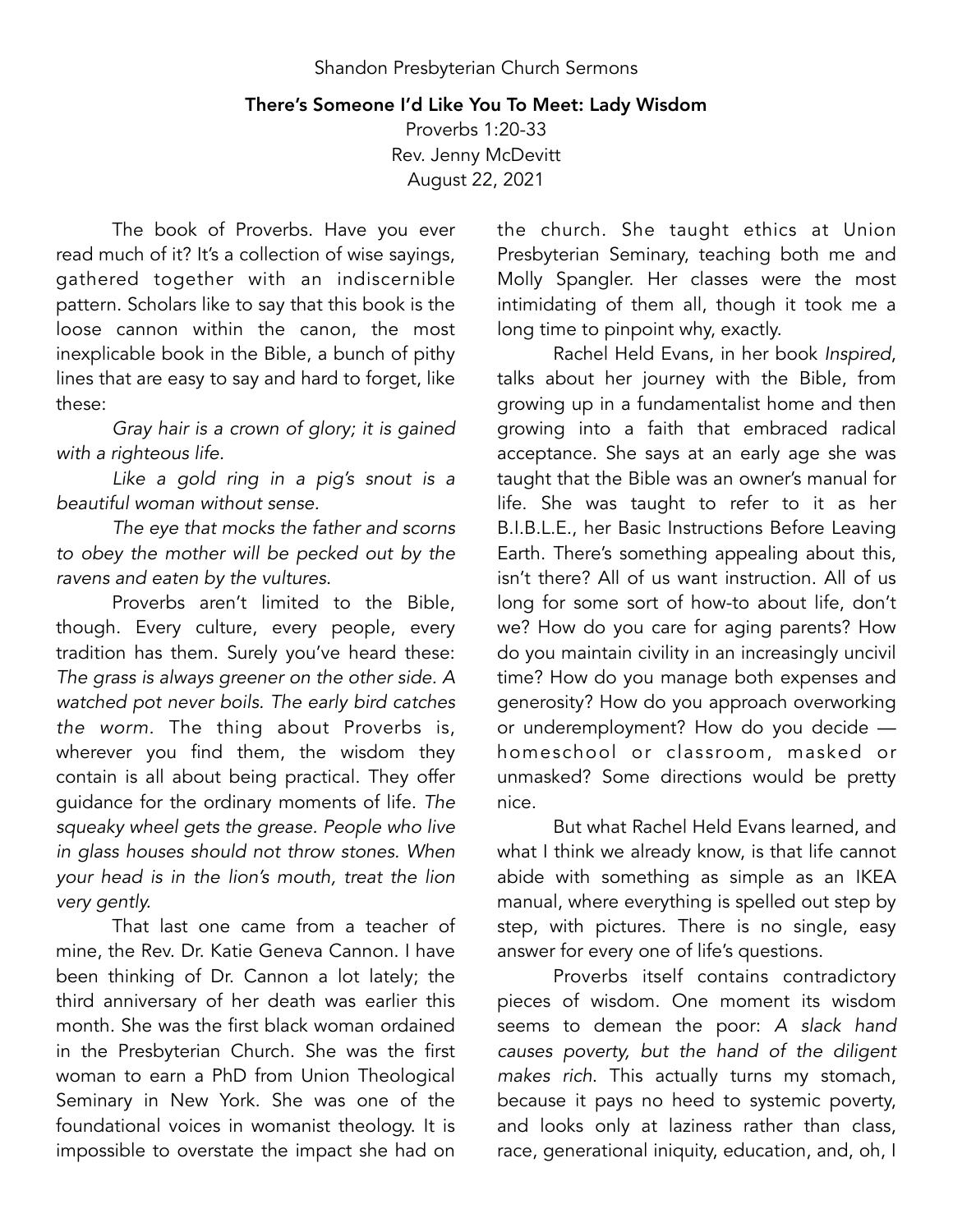don't know, a whole host of complex dynamics. In the next breath, though, Proverbs says, *Defend the rights of the poor; a righteous man knows the needs of the poor and extends generosity.* 

Or here's another pair, one of my favorites: *Do not answer fools according to their folly, or you will be a fool yourself. Answer fools according to their folly, or they will be wise in their own eyes.*

If we try to reduce the wisdom of Proverbs to simple questions and answers, we end up spinning in circles, dogs chasing our own tails, exerting all sorts of energy and potentially doing all kinds of damage, without actually getting anywhere.

But here's something interesting: if you were to take a crayon or a highlighter and read through the entire book of Proverbs, and made a mark every time the word "way" or "path" appeared, your Bible would end up looking like a Candy Land game board, where almost every square you can land on is brightly colored.

If I understand the text, wisdom is a path. It is not a static list of shoulds or a ream of rigid rules. It is a journey we take one step at a time. One situation at a time.

Bill Brown, professor of Old Testament at Columbia Seminary and a leading scholar on Proverbs, he says, "To live in Wisdom's world is to experience the delight of discernment, and to walk the communal path she forges, a path that is 'like the light of dawn, shining brighter and brighter until full day.' But the 'full day' that ushers in all knowledge and insight never arrives within any given lifetime," he says. "In Wisdom's eyes there really are no grownups. The quest for wisdom is ever ongoing, and progress along the way is only ever marked in baby steps."

Wisdom itself insists: not everything is measured and neat, cut and dry. There is always something new to learn.

My friend Meg is the parent of three young girls, including six year old twins who are, she says, the pickiest eaters on earth,

who can moan and groan and argue about everything from broccoli to brownie batter.

Meg can recite this Proverb by heart: *Better is a dry morsel with quiet than a house full of feasting with strife.* She shared this at a recent meeting, in a full-fledged daydream of eating a dry piece of toast in a silent house, when someone interrupted her and said, "I bet a lot of people would choose the strife when they're sitting lonely at night." Better is a dry morsel with quiet, except when it's not.

Or another Proverb from this book: *Like vinegar on a wound is one who one who sings songs to a heavy heart.* When I am profoundly sad, I really don't want someone standing there singing *The Sun Will Come Out Tomorrow*. That is the honest truth. Except when it's not. Because when I'm sad, sometimes singing is the only thing that will crack my heart open and allow healing to seep in.

Wisdom's way is situational. It depends, always, on circumstance. Real wisdom isn't just about knowing what is true, it's about knowing when it's true.

Thank goodness, then, that in this book we encounter wisdom personified. I haven't forgotten our sermon series, There's Someone I'd Like You To Meet. Over the weeks we've met the beloved disciples and Joseph of Arimathea, Tabitha and Euodia and Snytyche and James and a few others still besides. Today we encounter wisdom personified. Scripture calls her Lady Wisdom. She is the one who watches over us and issues these Proverbs to us.

When John read from Proverbs chapter 1 a few minutes ago, he told us how she goes about that task. "Wisdom cries out in the street," we read. "In the square she raises her voice. At the busiest corner she cries out; at the entrance of the city gates she speaks." Wisdom is not locked up in a tower somewhere or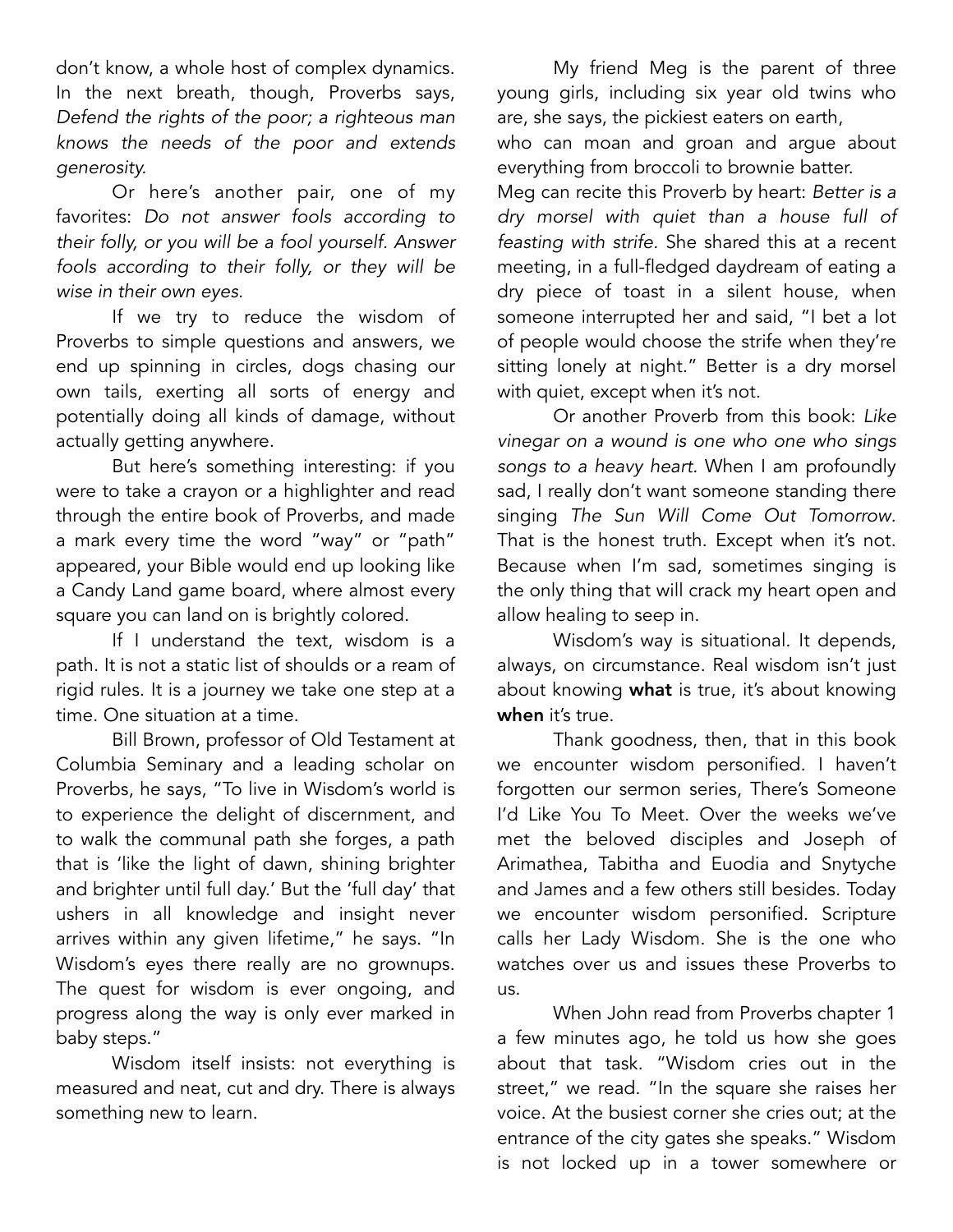hidden away behind lock and key or password and power. She's right in the mix of everyday living: driving down Devine Street, on the steps of the State House, in line at school drop off, waiting for a table at Lula Drake or picking up coffee across the street at Azalea. In the midst of our daily routines she cries out to everyone, no matter their age, faith, class, education, race, gender, expression, orientation, or political party. She is not particular about who hears her, because according to her, anyone willing to listen can learn.

It gets a bit rough from there, though, because the next thing Lady Wisdom says is, "How long will you love being simple? How long will you delight in your scoffing, how long will you hate knowledge?" She has some hard words for us to hear. But I've become convinced those harsh words come not from a place of detached anger, but from a place of deeply concerned, irreversibly invested love.

My teacher, Dr. Cannon, was not known for her easy classes. She was not known for giving high grades. And yet students from across the country at every level of theological education flocked to her, both because of what she taught and how she taught it. Students signed up for her classes knowing they would not be coddled. They would be challenged.

Not long before she died, she was asked in an interview, "Why do you nurture students the way you do?" And she said, "Before I began to mentor and nurture students, there were others who mentored me. There were teachers and especially my Grandma Rosie. She taught me to love reading. I was then and am now already reading and creating because what I want to do is take the best from the Black teachers that formed me and bring it to my teaching. Every Black teacher I had told me, 'I'm going to give you the best I have, and I want you to make it better.' That is how I approach nurturing and mentoring students. That is my ministry."

I think that is Lady Wisdom's ministry, too. Not to coddle, but to challenge, giving us the very best she has so that we can make it better. Lady Wisdom's deep desire is that human life flourish, which is why she occasionally speaks with such an edge. She's invested, in us and in the world. So, "Follow my way," she says, with an almost frightening degree of intensity. "Follow my way and you will find life."

Wisdom doesn't say follow me for it will be easy. She says follow me because the struggle is worth it.

Dr. Cannon's classes were hard because she walked the path of Wisdom and asked us to come along. Her lessons never allowed us to simply read and repeat, study and spout. It was not about learning facts and soaking of knowledge. We had to journey through it, because in Dr. Cannon's classes, it wasn't what you believed that you were evaluated on, but how you came to believe it. The process. The wrestling. There was no roadmap provided, and there were no correct answers to find. You could disagree with her completely so long as you could explain how you came to your position and stand behind it with faithfulness and integrity, and so long as you were willing to listen as others did the same.

Every year around this time, Dr. Cannon's students share memories of our teacher. We all have different stories and favorite anecdotes. We all learned a variety lessons, even while sitting in the same class. But every one of us remembers this: near the end of every semester, she would say, *We're coming in for a smooth landing. A nice, smooth landing.* Her habit was to push us throughout the entire semester, unrelenting in her desire that we learn as much as possible, but toward the end, as every other class was gearing up for a final exam or comprehensive paper, Dr. Cannon's classes were intentionally gearing down.

You've endured the struggle, she would say. You've done the work. You've found out